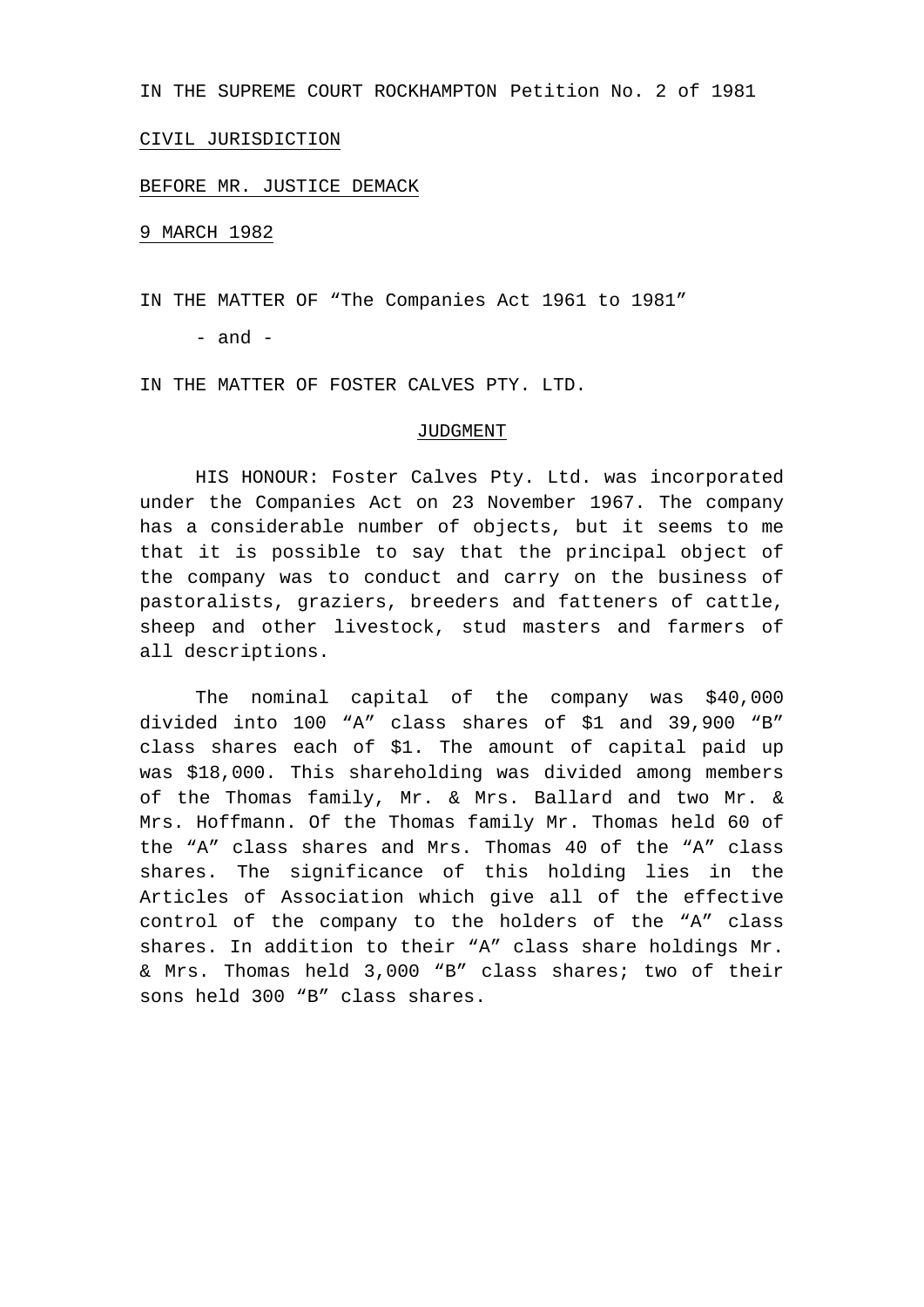Mr. & Mrs. Bollard held 2,000 "B" class shares and each of the Hoffmann families own 6,300 "B" class shares.

The petitioners who seek to have the company wound up are the Bollards and the Hoffmanns. The situation therefore is an unusual one in that the majority of the holders of the capital of the company complain of the acts of the minority shareholders.

The company acquired land at Gracemere so that it would have the place to fatten cattle. However, only one calf has ever been fattened by the company. The various shareholders seem to have used the land for agistment purposes. It is clear that friction developed between Mr. Thomas and the male Hoffmanns sometime about 1975. Since then there has not been any useful communication between Mr. Thomas and the Hoffmanns.

The grounds on which the petitioners seek to have the company wound up are, first of all, that the directors have acted in the affairs of the company in their own interests rather than in the interests of the members as a whole or, alternatively, they have acted in a manner which appeared to be unfair and unjust to the other members further, that in the circumstances, it is just and equitable that the company be wound up.

At the hearing, particulars of these allegations were sought and given. These are contained in the record and it does not seem to me to be necessary to refer to them in detail. In substance, the complaint is a lack of communication and a lack of a desire to carry out the wishes of the majority of the owners of "B" class shares in the sale of the sole asset of the company. The land that was purchased was land in Gracemere which, although suitable for grazing, obviously has its future best use as industrial land. The land was all, apparently, subdivided prior to purchase. I am not aware of knowing the purchase price but it does seem to have been bought with the capital that was subscribed. Over the years the company has incurred various expenses which have been met by borrowing. However, the total amount of the borrowing and of accumulated debts is only of the order of \$6,000.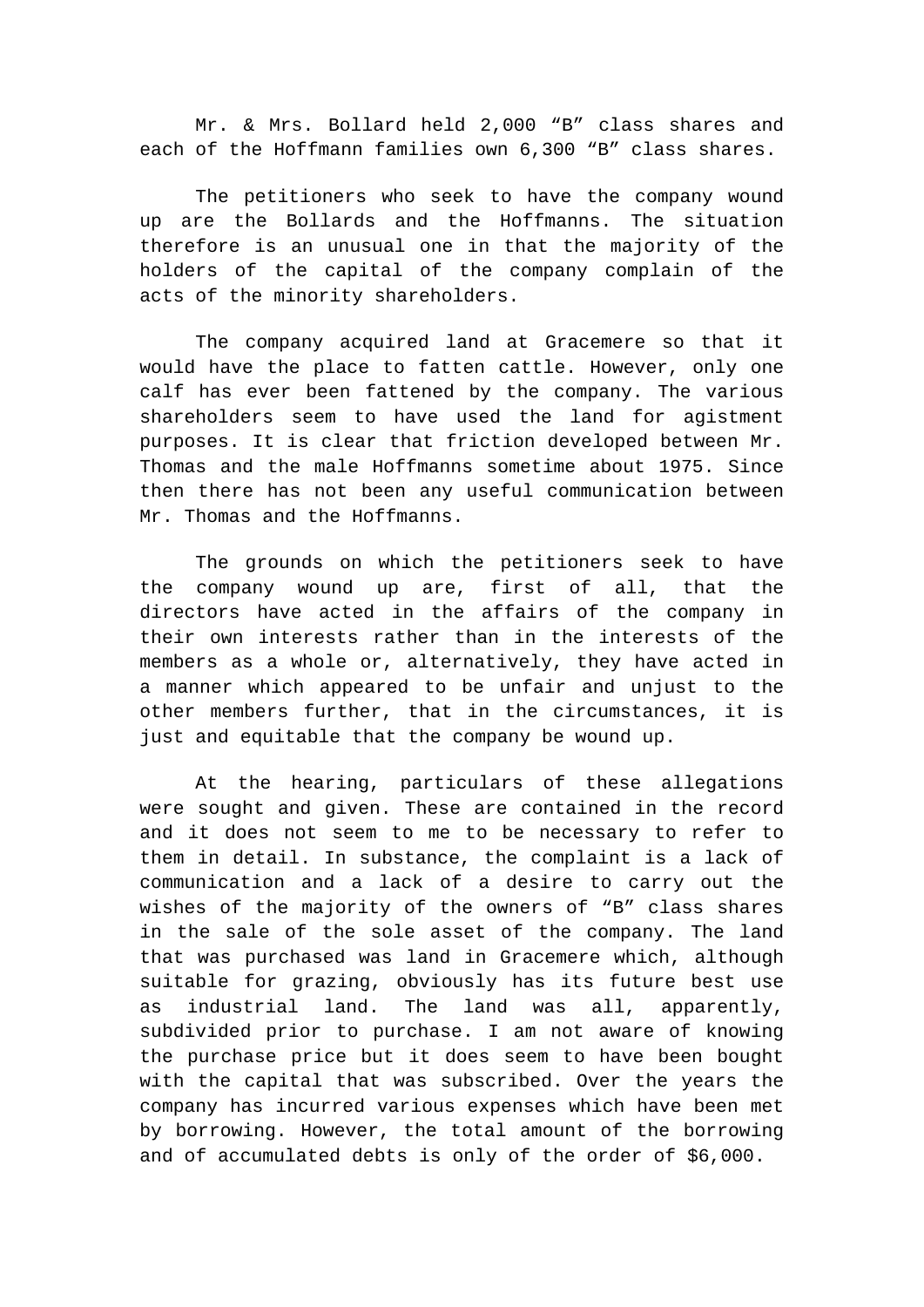The land, as I have said, has been subdivided, and one of the things that has been done is to obtain separate titles for each of the subdivided blocks. The petitioners contend that the land, which was apparently purchased for less than \$18,000 after the formation of the company, is now worth considerably more than \$200,000; the directors maintain that it is now worth considerably more than \$300,000. The directors claim that they have some support for their contention in that a contract has been signed for the purchase of one of the blocks of land for \$37,500, a figure which is well in excess of the valuation for that block for which the petitioners contend.

It will be seen, therefore, that this is not a case where it is suggested there is any fraud in the establishment of the company or any illegal conduct on the part of the directors which prejudices the standing of the company as a commercial entity or which puts at risk the assets of the shareholders. The directors agree that the land ought to be sold because there does not seem to be any future in fattening another calf. Consequently, the only dispute is whether the land ought to be sold under the control of the directors or under the control of someone responsible to the Court in the winding up of a company.

It does seem to me that it is important to keep in mind some of the things that the Court is concerned with in a case like this. One of the early High Court decisions which does, of course, have facts which are radically different to those of which I am concerned, contains a passage which seems to me to contain useful guidelines for the exercise of my jurisdiction. The case is Menard v. Horwood & Co. Ltd. (1922) 31 Commonwealth Law Reports page 20. The High Court simply adopted the reasons and judgment of Street C.J. in Equity, from whose judgment an appeal was taken. In the course of that judgment at page 23, the following passage occurs:

"The present case, however, is not a case of a company which had a fraudulent origin, or which is systematically carrying on fraudulent practices, nor am I satisfied that the retention of Horwood at the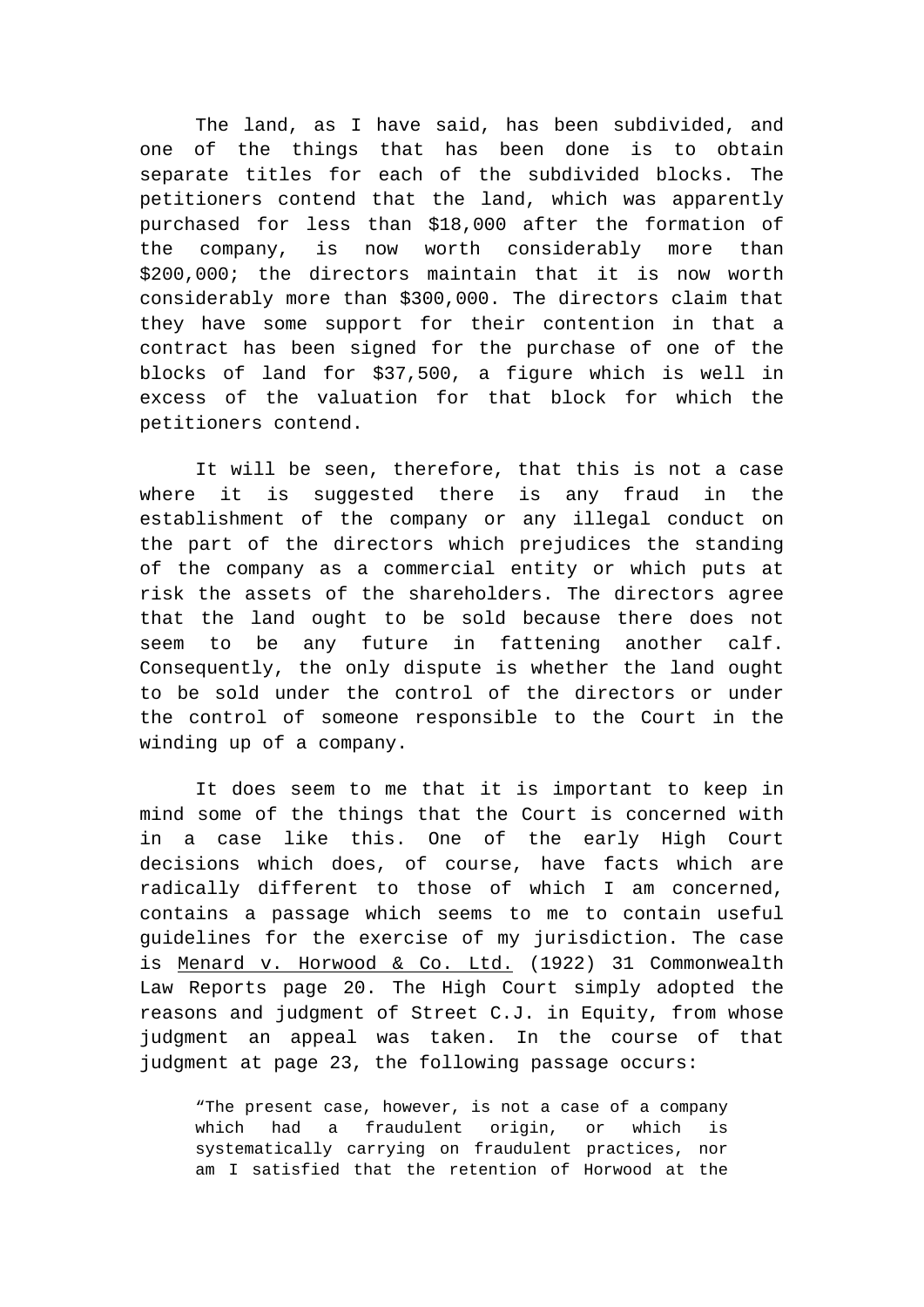head of affairs, reprehensible as his conduct was, will prejudicially affect the carrying on of the business."

That, of course, is by no means an exhaustive statement in which the Court will act under the power given under section 222 to wind up a company, but it does, it seems to me, refer to matters that could be germane in a case such as this, but which certainly do not appear.

Another case which sets out more exhaustively the kind of things that the Court looks for is the decision of the Privy Council in Loch v. John Blackwood Ltd. (1924) Appeal Cases, p. 783, (1924) All England Reports Reprint, p. 200. In the judgment of Lord Shaw reference is made to some of the things that the Court looks for, and the following passage appears at 203 of the All England Reprint:

"It is undoubtedly true that at the foundation of applications for winding up, on the 'just and equitable' rule, there must lie a justifiable lack of confidence in the conduct and management of the company's affairs. But this lack of confidence must be grounded on conduct of the directors, not in regard to their private life or affairs, but in regard to the company's business. Furthermore, the lack of confidence must spring not from dissatisfaction at being outvoted on the business affairs, or on what is called the domestic policy, of the company. On the other hand, wherever the lack of confidence is rested on a lack of probity in the conduct of the company's affairs, then the former is justified by the latter, and it is, under the statute, just and equitable that the company be wound up."

I have referred to these old cases because it does seem to me that all we have heard is personal animosity between the majority of the shareholders and the directors. The majority of the shareholders will only gain considerably if the directors' expectations are fulfilled. There is, in round figures, a difference of \$100,000 between the valuation for which the petitioners contend and the valuation that the directors say they can obtain if they are allowed to sell the land at their price. It seems to me nonsense to say that there is any